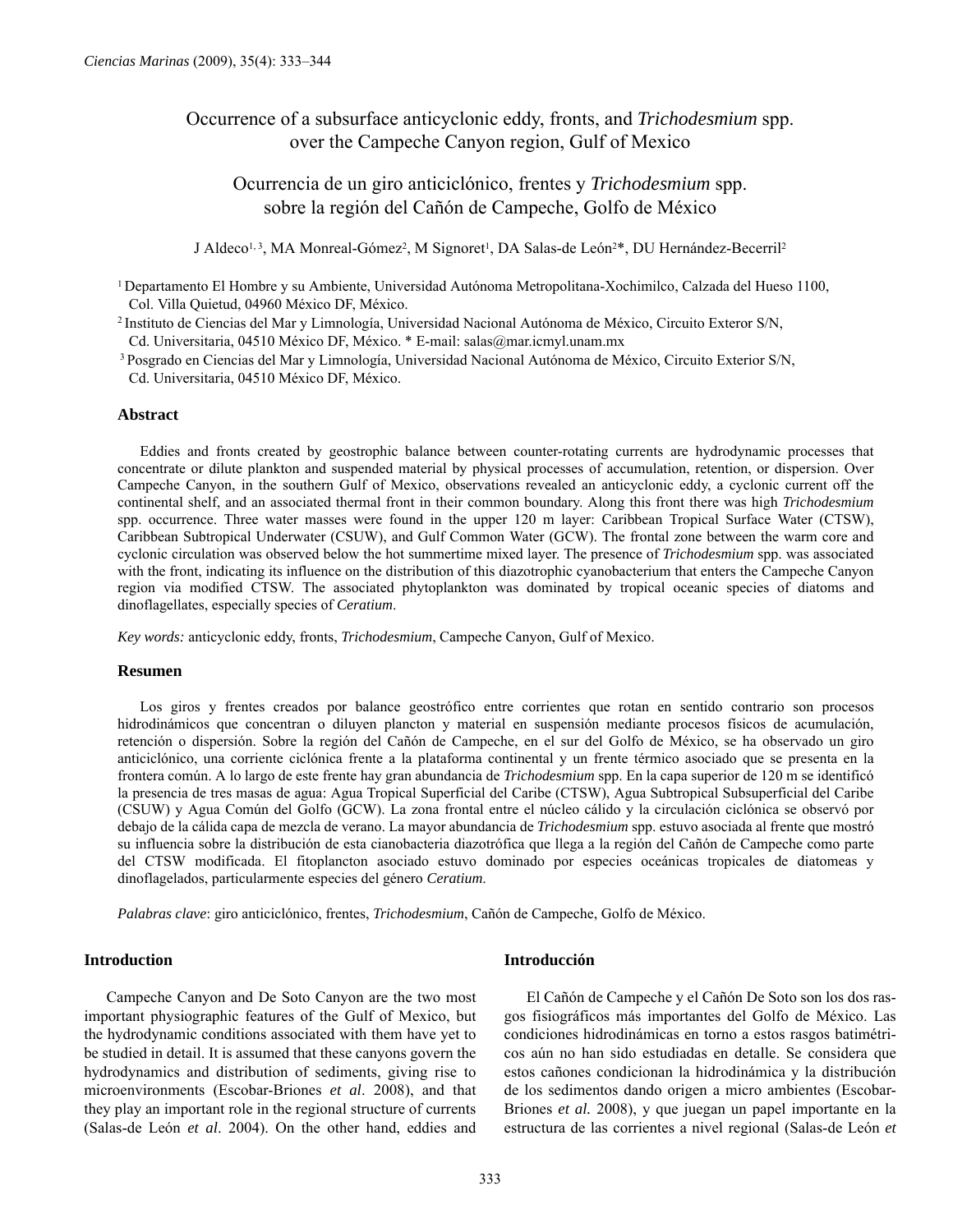fronts created by geostrophic balance between counter-rotating currents are hydrodynamic processes that concentrate or dilute plankton and suspended material by physical processes of accumulation, retention, or dispersion (Franks 1992). The generation of subsurface eddies and their associated currents and fronts through eddy-continental slope interaction and canyons in the Gulf of Mexico, is a matter of special interest because this phenomenon could explain the occurrence of the unusually intense subsurface currents observed in the Gulf of Mexico (Oey and Zhang 2004) and of the seemingly related phytoplankton filaments.

The objective of this study was to analyze the eddies and fronts created by geostrophic balance between counter-rotating currents, *Thichodesmium* abundance, and the associated phytoplankton observed over the Campeche Canyon region, as well as the related hydrodynamic processes.

# **Study area**

Campeche Canyon is a major transition zone in the southern Gulf of Mexico, considered to be the result of adjacent salt tectonics (Antoine and Bryant 1968). The canyon is an active area for the export of biogenic carbon (Escobar-Briones *et al*. 2008). It is a small, topographically complex region located in the northeastern part of Campeche Bay (western Campeche Bank) in the southern Gulf of Mexico. It extends from approximately 160 m depth at the shelf break to  $\sim$ 2800 m at its deepest point (fig. 1), and it is 125 km long and 30 km wide at the center (Creager 1958).

Surface and subsurface water masses in the Gulf of Mexico are of both local and external origin. Gulf Common Water (GCW;  $T \sim 22.5^{\circ}\text{C}$  and  $36.3 \le S \le 36.4$ ) (Vidal *et al.* 1994) forms locally, whereas Caribbean Tropical Surface Water (CTSW;  $T > 28^{\circ}$ C and S  $> 36.4$ ) originates externally, flowing into the Gulf of Mexico in the uppermost layer of the Yucatan Current. Below this water mass lies Caribbean Subtropical Underwater (CSUW;  $22.2 < T < 26^{\circ}$ C and  $36.4 < S < 36.7$ ) (Schroeder *et al*. 1974). CTSW is driven by trade winds and increases in temperature and salinity as it moves to the west of Campeche Bank (Nowlin 1972, Schroeder *et al*. 1974, Furnas and Smayda 1987). CSUW enters in the main flow of the Loop Current. Part of this water is transported to the western Gulf of Mexico, while another part contributes significantly to the volume of the anticyclonic rings that are detached by the Loop Current or leaves the Gulf of Mexico via the Florida Strait.

In the southeastern part of the study area a noticeable thermal gradient was observed toward the shelf break of Campeche Bank, which corresponded to a tilting up (doming) of lowoxygen midwater near the base of the mixed layer. This doming of isotherms along the margin of the Campeche escarpment is likely an upper-ocean response to the sharp gradient in depth between the outer continental shelf and the canyon. The doming of subsurface water along the Campeche escarpment and at the head of the canyon, as denoted by locally low oxygen values, plays an important role in the *al*. 2004). Por otro lado, los giros y frentes formados por balance geostrófico entre corrientes que giran en sentido contrario, son procesos hidrodinámicos que concentran o diluyen plancton y material en suspensión mediante procesos físicos de acumulación, retención o dispersión (Franks 1992). La generación de giros subsuperficiales, sus corrientes y los frentes asociados que se forman por su interacción entre el talud continental y los cañones en el Golfo de México, es un tema de especial interés debido a que son fenómenos que pueden explicar la ocurrencia de intensas corrientes subsuperficiales poco comunes que se observan en el Golfo de México (Oey y Zhang 2004), así como de los filamentos de fitoplancton que se han observado asociados a estas corrientes.

En este estudio se analiza la relación existente entre los procesos hidrodinámicos de los giros y frentes creados por balance geostrófico entre corrientes que se desplazan en sentido contrario, y la abundancia de *Thichodesmium* y fitoplancton observados sobre la región del Cañón de Campeche.

# **Área de estudio**

El Cañón de Campeche es una zona de transición en el sur del Golfo de México. Se considera que es el resultado de procesos tectónicos adyacentes (Antoine y Bryant 1968). El cañón es un área activa en cuanto a exportación de carbono biogénico (Escobar-Briones *et al.* 2008). Es una región pequeña y topográficamente compleja localizada en el noreste de la Bahía de Campeche (parte occidental del Banco de Campeche) en el sur del Golfo de México; se extiende desde aproximadamente 160 m de profundidad en el borde del talud continental hasta unos 2800 m en su punto más profundo (fig. 1), y tiene 125 km de largo y 30 km de ancho en la parte central (Creager 1958).

Las masas de agua superficiales y subsuperficiales en el Golfo de México son tanto de origen local como externo. El Agua Común del Golfo (GCW; T ~ 22.5 °C y 36.3  $\leq$  S  $\leq$  36.4) (Vidal *et al*. 1994) se forma localmente, mientras que el Agua Tropical Superficial del Caribe (CTSW;  $T > 28^{\circ}$ C y S  $> 36.4$ ) se forma fuera del golfo y fluye hacia él en la capa superficial de la Corriente de Yucatán. Debajo de esta masa de agua se encuentra el Agua Subtropical Subsuperficial del Caribe (CSUW; 22.2 < T < 26°C y 36.4 < S < 36.7) (Schroeder *et al.* 1974). El CTSW incrementa su temperatura y salinidad conforme se desplaza hacia el oeste del Banco de Campeche (Nowlin 1972, Schroeder *et al*. 1974, Furnas y Smayda 1987). Esta masa de agua superficial es empujada por el viento. El CSUW entra con el flujo principal de la Corriente de Lazo, una parte de ella se distribuye al oeste del Golfo de México, mientras que otra parte contribuye en gran medida al volumen del giro anticiclónico que se desprende de la Corriente de Lazo, o sale del Golfo de México por el Estrecho de Florida.

En la parte sureste del área de estudio se ha observado un marcado frente térmico en el borde del Banco de Campeche que coincide con un domo de baja temperatura a profundidades medias cerca de la base de la capa de mezcla. Este domo de isotermas a lo largo del escarpe de Campeche, generalmente es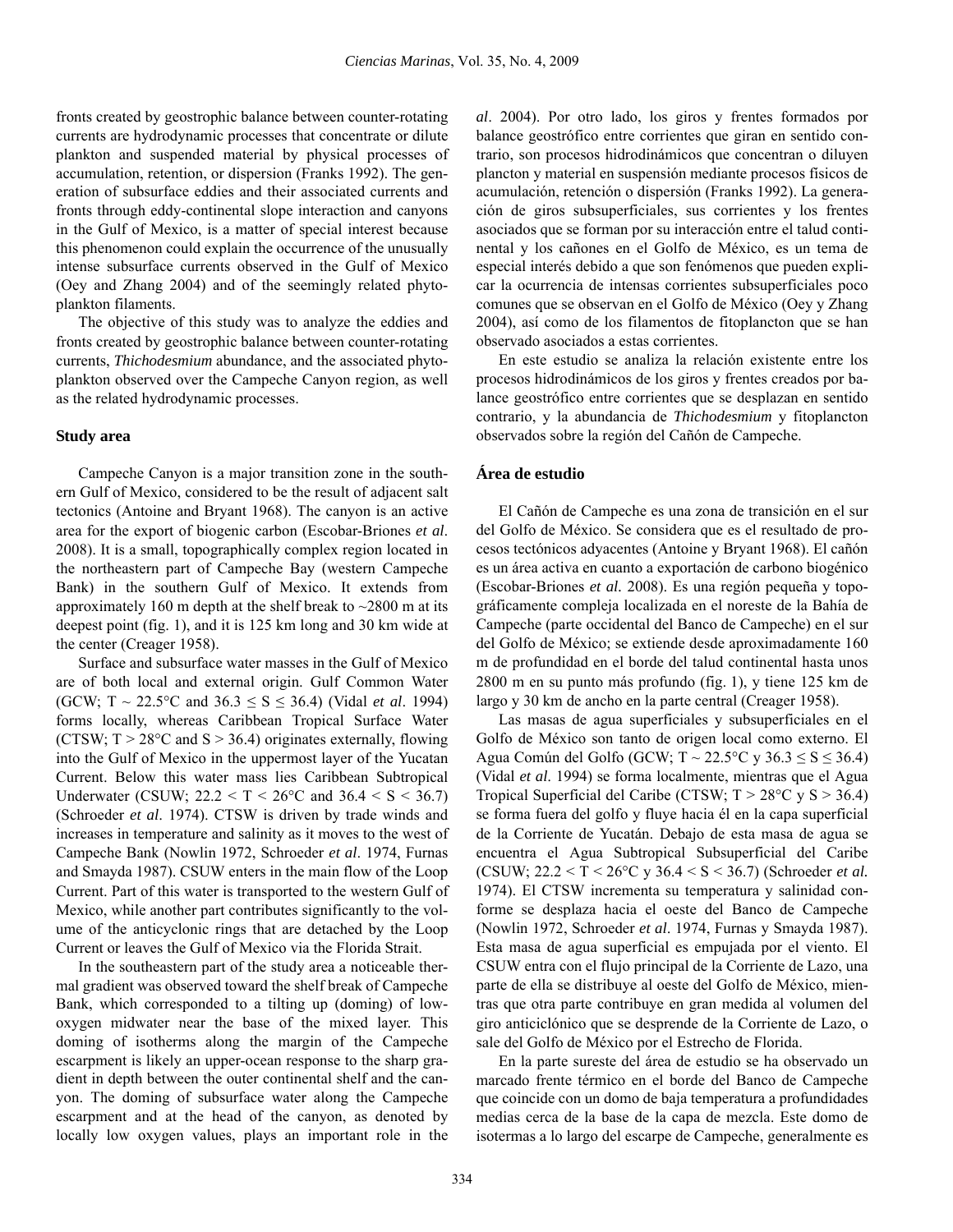

**Figure 1.** Campeche Canyon bathymetry (m), CTD and  $O<sub>2</sub>$  sampling stations  $(+)$ , and phytoplankton sampling stations  $(O)$ .

**Figura 1.** Batimetría del Cañón de Campeche (m); estaciones en las que se registraron parámetros hidrográficos usando CTD y se muestreo  $O_2$  (+); estaciones en las que se tomaron muestras de fitoplancton (O).

biological patterns (Salas-de León *et al*. 2004, Escobar-Briones *et al*. 2008).

Few studies have been conducted on the planktonic communities of Campeche Canyon. Hernández-Becerril *et al*. (2008) observed a predominance of the coccolithophore *Emiliania huxleyi* and the diatom *Nitzschia bifurcata.* In summer, most of the zooplankton biomass occurs below the thermocline, in the upper 60 m layer (Mojica-Ramírez 2003). In winter, during the northerly wind season, the zooplankton community is dominated by copepods, and greater zooplankton abundance occurs above the thermocline as a result of the increase in the mixed layer thickness (Ramírez-Cruz 2005).

# **Material and methods**

Hydrographic data and phytoplankton samples, including *Trichodesmium* trichomes, were collected aboard the R/V *Justo Sierra* (owned by the National Autonomous University of Mexico) from 6 to 15 August 1999. A Neil Brown Mark III CTD was used to record conductivity, temperature, and pressure at 41 stations. Salinity and potential density ( $\sigma_{\theta}$ ) were calculated following Fofonoff and Millard (1983). A General Oceanics rosette equipped with Niskin bottles was used to

una respuesta subsuperficial al fuerte gradiente de profundidad entre la parte externa de la plataforma continental y el cañón. El domo de agua intermedia en el escarpe de Campeche y en la cabeza del cañón, como se ha podido deducir de los bajos valores de oxígeno presentes, juega un papel importante en la distribución de estructuras biológicas (Salas-de León *et al*. 2004, Escobar-Briones *et al.* 2008).

Existen pocos estudios concernientes a las comunidades planctónicas sobre el Cañón de Campeche. Hernández-Becerril *et al.* (2008) encontraron una predominancia del cocolitofórido *Emiliania huxleyi* y de la diatomea *Nitzschia bifurcata.* En verano la mayor cantidad de biomasa zooplanctónica se encuentra debajo de la termoclina, en la capa superior de 60 m de profundidad (Mojica-Ramírez 2003), mientras que en invierno, durante la temporada de tormentas invernales localmente conocidas como "Nortes", las comunidades de zooplancton estuvieron dominadas por copépodos y la mayor abundancia de zooplancton se encuentra en torno a la termoclina, esto como resultado del incremento del espesor de la capa de mezcla (Ramírez-Cruz 2005).

#### **Materiales y métodos**

Los datos hidrográficos y muestras de fitoplancton incluyendo tricomas de *Trichodesmium* se obtuvieron desde el B/O *Justo Sierra* de la Universidad Nacional Autónoma de México, del 6 al 15 de agosto de 1999. Los datos de conductividad, temperatura y presión se registraron en 41 estaciones mediante un CTD Neil Brown Mark III. La salinidad y densidad potencial ( $\sigma$ θ) fueron calculadas de acuerdo con Fofonoff y Millard (1983). Para la toma de muestras a diferentes profundidades para el análisis de oxígeno y salinidad se usó una roseta General Oceanic equipada con botellas Niskin. Los datos de salinidad utilizados para calibrar las mediciones de este pará-metro con el CTD se obtuvieron con un salinómetro de inducción. El contenido de oxígeno se midió inmediatamente después de tomadas las muestras de agua de las botellas de la roseta, mediante un oxímetro YSI 5000 (±18.75 µmol L–1) previamente calibrado en condiciones atmosféricas, de acuerdo con las indicaciones del fabricante.

Las masas de agua fueron identificadas usando un diagrama T-S. Con el fin de analizar la estructura hidrográfica se estableció una sección vertical AB para analizar la temperatura en la capa superior de 250 m. La estructura horizontal debajo de la capa de mezcla fue investigada mediante la topografía de la superficie isoterma de 22°C, y con la distribución de la temperatura, salinidad y topografía dinámica a los 50 m de profundidad. El patrón de la circulación fue inferido de la topografía dinámica.

Las muestras de fitoplancton, incluyendo los tricomas de *Trichodesmium*, fueron recolectadas en 10 puntos de muestreo (fig. 1) usando una red con luz de malla de 54 μm mediante arrastres verticales desde 120–100 m de profundidad hasta la superficie. A excepción de una muestra, todas se tomaron a más de 200 km de la costa y a una profundidad total mayor a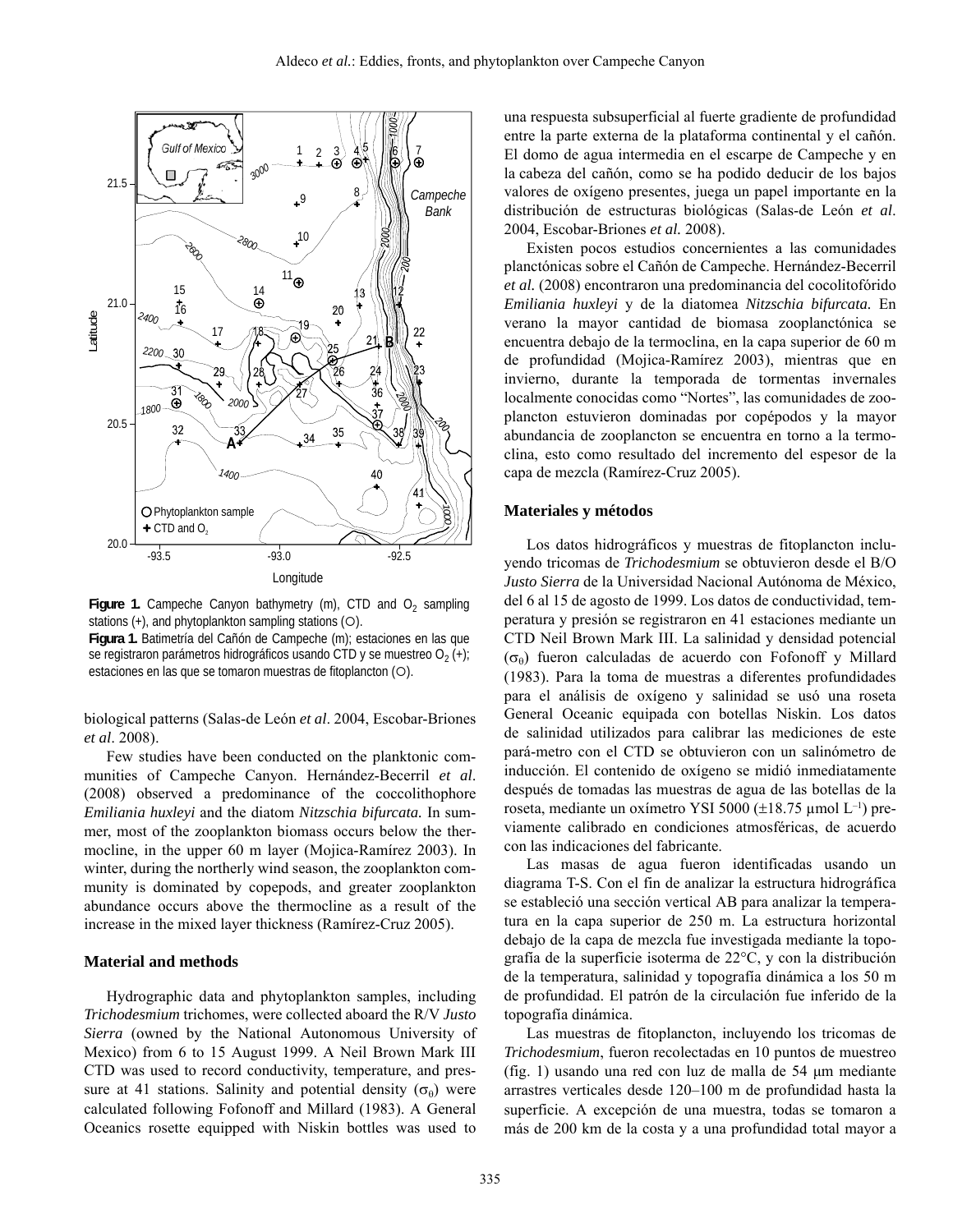collect water samples at different depths for oxygen and salinity analyses. The salinity samples used to calibrate CTD performance were assessed using an induction salinometer. Oxygen content was measured immediately upon retrieval from the rosette with a YSI 5000 oxymeter ( $\pm$ 18.75 µmol L<sup>-1</sup>), previously calibrated at atmospheric conditions according to the manufacturer's recommendations.

The water masses were identified using a T-S diagram. To analyze the hydrographic structure, the AB vertical section of temperature was assessed in the upper 250 m layer. The horizontal structure below the mixed layer was evaluated by the topography of the 22°C isothermal surface, as well as by the distribution of temperature and salinity, and the dynamic topography at 50 m depth. The circulation pattern was inferred from the dynamic topography.

Phytoplankton samples, including *Trichodesmium* trichomes, were collected at 10 sampling points (fig. 1) using a 54-μm-mesh net towed vertically from 120–100 m depth to the sea surface. All but one of the samples were collected more than 200 km offshore (total depth >2000 m). Station 7 was located over Campeche Bank (total depth 160 m). Samples were fixed with 4% neutralized formaldehyde and stored. *Trichodesmium* trichomes were quantified by direct microscopic counts and referred to the original water sample volumes. The density of trichomes per unit of water volume (trichomes  $L^{-1}$ ) was calculated considering the net entrance area and the towing distance. The total phytoplankton taxonomic composition was determined according to Tomas (1997).

A dendrogram of oceanographic data at 50 m depth (dissolved oxygen, temperature, salinity, potential density, dynamic topography, and *Trichodesmium* abundance) was generated to identify clustering among stations. For the cluster analysis we used the Plymouth Routines in Multivariate Ecological Research (PRIMER 6) software (Clark and Gorley 2006).

# **Results**

# *Hydrography*

The T-S diagram of the upper 120 m layer of the study area shows that CTSW and CSUW are modified in the Gulf of Mexico. Modified CTSW is characterized by  $28 < T < 30^{\circ}$ C and  $36.4 \leq S \leq 36.8$ , and modified CSUW by  $22 \leq T \leq 26^{\circ}C$ and  $36.4 \le S \le 36.6$ . Also present is GCW, characterized by a broad temperature range of  $22 < T < 28^{\circ}$ C and  $36.2 < S < 36.4$ (fig. 2).

Sea surface temperature in the region was  $\sim$ 29.5 $\degree$ C, whereas at 120 m depth it was 18.5°C. The bottom of the mixed layer was located at ~35 m depth. Below it, the shape of the isotherms revealed a typical warm core close to station 27 (fig. 3). Salinity ranged from 36.5 at the sea surface to 36.4 at 120 m depth, and  $\sigma_{\theta}$  ranged from 23 kg m<sup>-3</sup> at the surface to 26 kg m–3 at 120 m. Below the thermocline floor, at 50 m

2000 m. La estación 7 se ubicó sobre el Banco de Campeche a una profundidad total de 160 m. Las muestras se fijaron con formaldehído neutralizado al 4% y se almacenaron para su análisis posterior. Los tricomas de *Trichodesmium* fueron cuantificados directamente en el microscopio y referidos al volumen de agua filtrado. La densidad de tricomas por unidad de volumen de agua (tricomas L–1) se calculó considerando el área de la boca de la red y la distancia de arrastre. La composición taxonómica de todo el fitoplancton se determinó de acuerdo con Tomas (1997).

Con el objeto de identificar semejanzas entre estaciones se construyó un dendograma con los datos oceanográficos a 50 m de profundidad (oxígeno disuelto, temperatura, salinidad, densidad potencial, topografía dinámica y abundancia de *Trichodesmium*). Para realizar el análisis de conglomerados (clusters) se usó el programa Plymouth Routines in Multivariate Ecological Research (PRIMER 6) (Clark y Gorley 2006).

# **Resultados**

### *Hidrografía*

Como se observa en el diagrama T-S de la capa superficial de 120 m en el área de estudio (fig. 2), el CTSW y el CSUW son modificadas en el Golfo de México. La masa de CTSW modificada se caracteriza por intervalos de temperatura de  $28 < T < 30^{\circ}$ C, y de salinidad de  $36.4 < S < 36.8$ , mientras que la masa de CSUW modificada tiene 22 < T < 26°C y 36.4 < S < 36.6. También se puede observar en el diagrama T-S el GCW, de  $36.2 < S < 36.4$ , y con un amplio intervalo de temperatura de  $22 < T < 28$ °C (fig. 2).

La temperatura superficial en la región fue ~29.5°C, mientras que a 120 m de profundidad fue de 18.5°C. El piso de la capa de mezcla se localizó a ~35 m de profundidad. Por debajo de la termoclina, la forma de las isotermas revela una configuración típica de un núcleo calido cerca de la estación 27 (fig. 3). La salinidad varió de 36.5 en la superficie del mar a 36.4 a 120 m de profundidad y  $\sigma_{\theta}$  de 23 kg m<sup>-3</sup> en la superficie a 26 kg m–3 a 120 m. Por debajo del piso de la termoclina, a 50 m de profundidad, se observaron las mismas características hidrográficas hasta profundidades mayores a 200 m. De acuerdo con lo antes mencionado, la profundidad de 50 m fue adecuada para el análisis de masas de agua ya que la temperatura y la salinidad se ajustan a la distribución de las masas de agua subsuperficiales del golfo, y muestran mejor su estructura dinámica.

La topografía de la isoterma de los 22°C (fig. 4a) fue más profunda en el suroeste que en el sureste y con 90 m de profundidad en el centro del núcleo, lo cual evidencia el giro anticiclónico. Por debajo de la capa de mezcla la distribución horizontal de temperatura, salinidad y altura dinámica a 50 m de profundidad (fig. 4) muestra que el CSUW en el suroeste y norte del área de estudio estuvo circulando en dirección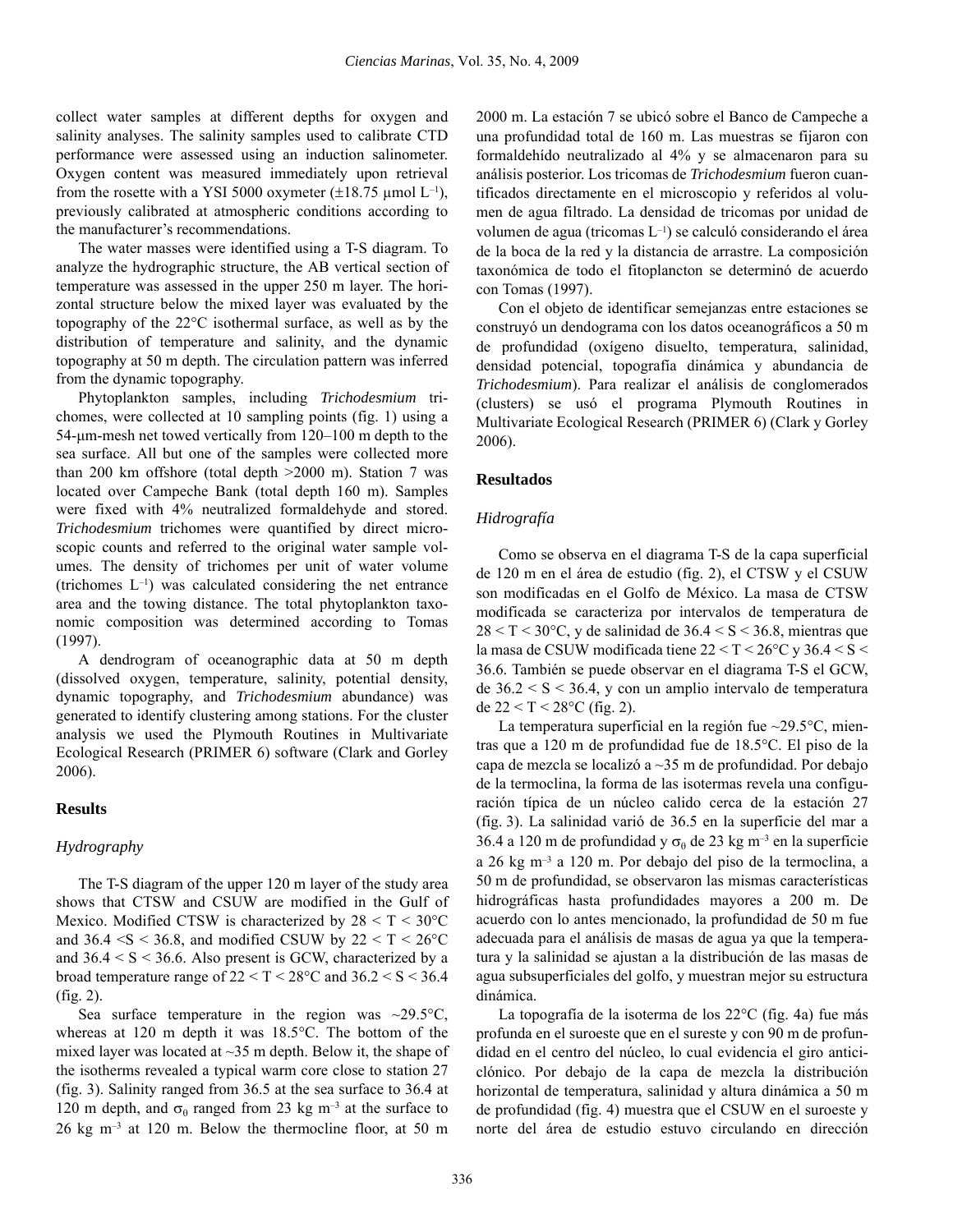

**Figure 2.** T-S diagram and water masses in the study area. Water masses to 120 m depth are indicated within rectangles: Gulf Common Water (GCW), modified Caribbean Subtropical Underwater (CSUW), and modified Caribbean Tropical Surface Water (CTSW). Antarctic Intermediate Water (AAIW), Tropical Atlantic Central Water (TACW), and North Atlantic Deep Water (NADW) are shown in the insert.

**Figura 2.** Diagrama T-S y masas de agua en la región de estudio. Se muestran con rectángulos las masas de agua hasta los 120 m de profundidad: Agua Común del Golfo (GCW), Agua Subtropical Subsuperficial del Caribe modificada (CSUW) y Agua Tropical Superficial del Caribe modificada (CTSW). En el panel inferior se muestran el Agua Tropical del Atlántico Central (TACW), el Agua Intermedia Antártica (AAIW), y el Agua Profunda Nor-Atlántica (NADW).

depth, hydrographic features were observed to depths greater than 200 m. Hence, the 50 m depth was suitable for water mass analysis, since temperature and salinity adjust to gulf subsurface water masses and better depict the dynamic structure.

The topography of the 22°C isothermal surface (fig. 4a) was deeper to the southwest than to the southeast of the study area, with 90 m depth in the center of the core, evidencing the anticyclonic eddy. Below the mixed layer the horizontal distribution of temperature and salinity, and the dynamic height at 50 m depth (fig. 4) showed that CSUW in the southwestern and northern parts of the study area was circulating in an anticyclonic direction, whereas GCW was circulating in a cyclonic direction in the cental and eastern parts. Modified CTSW, because of its temperature, was located in the mixed layer of the study area (not shown).

In general, dissolved oxygen values (not shown) decreased southward, especially where the temperature gradient was strong due to subsurface upwelling, close to the Campeche Canyon wall (fig. 4b). Minimum values of dissolved oxygen (146  $\mu$ mol L<sup>-1</sup>) were recorded in the southeastern portion of the study area (station 41), and a maximum of 361 µmol  $L^{-1}$  was found at station 1. The minimum values could be related to the semi-permanent minimum indicated by Nowlin (1972).



**Figure 3.** Vertical section of temperature (°C) through the anticyclonic eddy and cyclonic circulation.

**Figura 3.** Sección vertical de temperatura (°C) a través del giro anticiclónico y de la circulación ciclónica.

anticiclónica, mientras que el GCW circulaba en dirección ciclónica en el centro y el este del área de estudio. El CTSW modificada, debido a su temperatura, se localizó en la capa de mezcla de la zona de estudio (no mostrada).

En general los valores de oxígeno disuelto (no mostrados) decrecen hacia el sur, especialmente donde existe un fuerte gradiente de temperatura debido al afloramiento subsuperficial, cerca de la pared del Cañón de Campeche (fig. 4b). En la porción sureste del área de estudio (estación 41) se observaron valores mínimos de oxígeno disuelto (146 µmol  $L^{-1}$ ), y un máximo de 361 umol  $L^{-1}$  en la estación 1. Los valores mínimos pueden estar relacionados con el mínimo semipermanente mostrado por Nowlin (1972).

En la parte sureste del área de estudio la distribución horizontal de la temperatura a 50 m de profundidad (fig. 4b)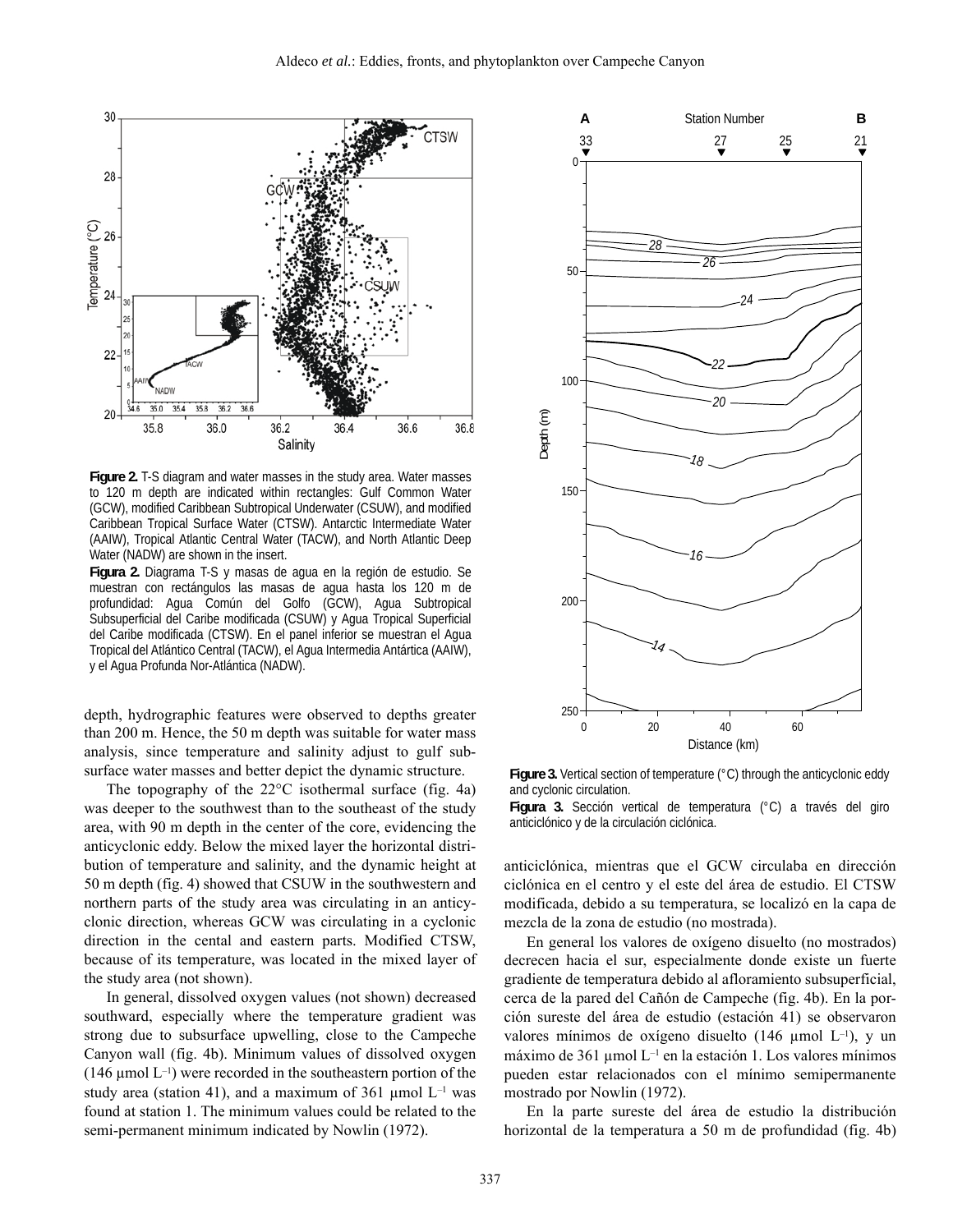In the southeastern part of the study area the horizontal distribution of temperature at 50 m depth showed an evident thermal gradient associated with the doming of isotherms along the margin of the Campeche escarpment, which is likely an upperocean response to the sharp gradient in water depth between the canyon and outer continental shelf. On the other hand, throughout the study area, the temperature values were up to 5°C lower in the southeastern than in the northern and

mostró un evidente gradiente térmico asociado al domo de las isotermas a lo largo del margen del escarpe de Campeche. Por otro lado, a lo largo del área de estudio la temperatura fue más de 5°C menor en el sureste que en el norte y suroeste (fig. 4b), mientras que las diferencias en salinidad fueron de sólo 0.3 (fig. 4c). En la zona frontal donde se unen las corrientes anticiclónica y ciclónica, los gradientes horizontales de temperatura y de salinidad fueron de  $5 \times 10^{-2}$  °C km<sup>-1</sup> y  $0.18 \times 10^{-2}$  km<sup>-1</sup>,



**Figure 4.** (**a**) Topography (m) of the 22°C isothermal surface, and horizontal distribution at 50 m depth of (**b**) temperature (°C), (**c**) salinity, and (**d**) dynamic topography (dyn m). Arrows indicate the path of the currents. ( $\bullet$ ) *Trichodesmium* distribution (trichomes L<sup>-1</sup>), according to the insert scale. **Figura 4.** (**a**) Topografía (m) de la superficie isoterma de los 22°C, y distribución horizontal a 50 m de profundidad de (**b**) temperatura (°C), (**c**) salinidad, y (d) topografía dinámica (m din). Las flechas indican las trayectorias de las corrientes. (·) Distribución de *Trichodesmium* (tricomas L<sup>-1</sup>), de acuerdo con la escala adyacente.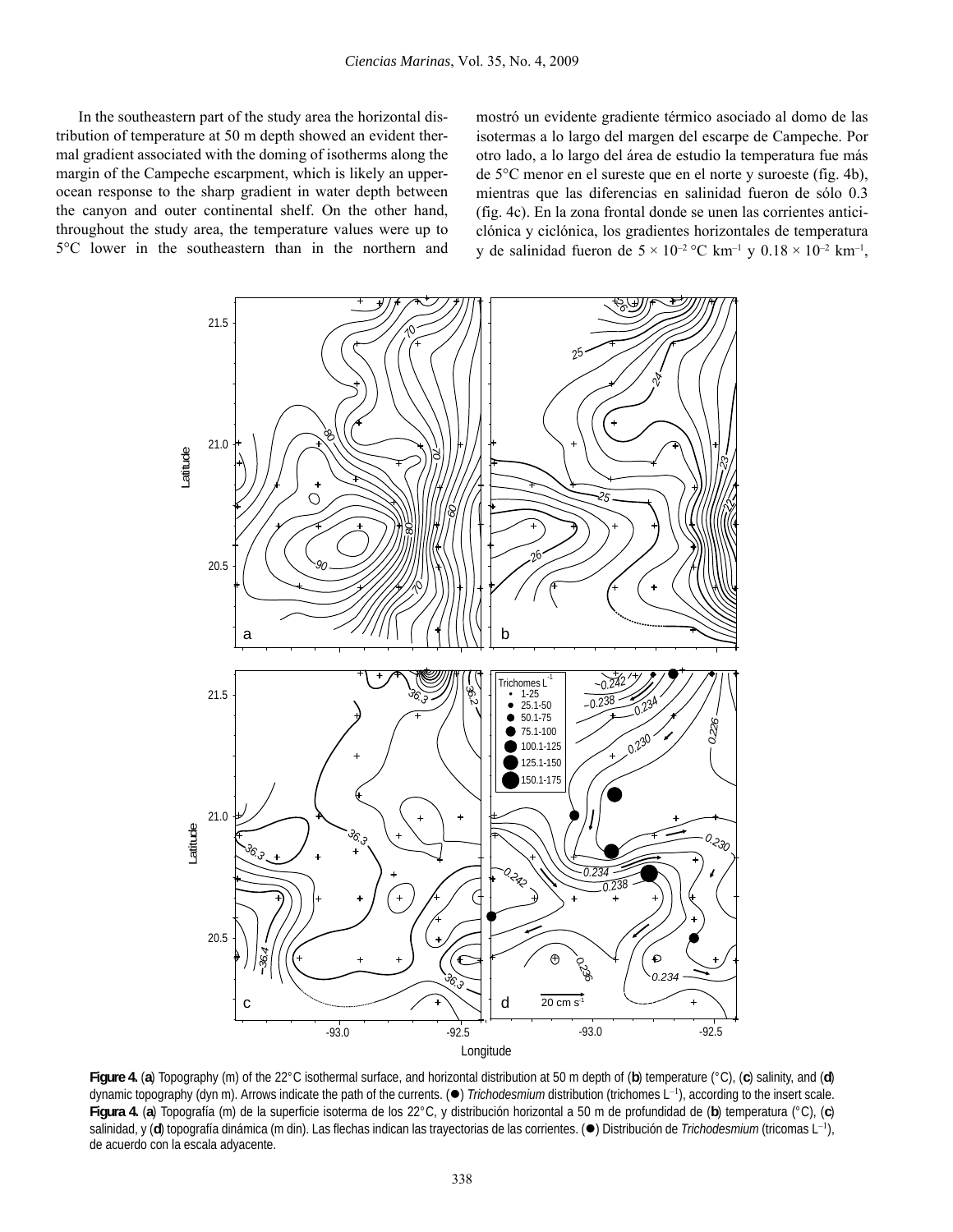| Station        | Longitude | Latitude | $T (^{\circ}C)$ | S     | $\sigma_{\theta}$ | Dynamic height (m)<br>referred to 50 m | Dissolved oxygen<br>(umol $L^{-1}$ ) | Trichomes $L^{-1}$ |
|----------------|-----------|----------|-----------------|-------|-------------------|----------------------------------------|--------------------------------------|--------------------|
| 3              | $-92.761$ | 21.584   | 25.38           | 36.29 | 24.10             | 0.23                                   | 330                                  | 46                 |
| $\overline{4}$ | $-92.678$ | 21.588   | 25.71           | 36.32 | 24.02             | 0.23                                   | 325                                  | 83                 |
| 6              | $-92.519$ | 21.588   | 24.10           | 36.25 | 24.45             | 0.22                                   | 320                                  | 47                 |
| 7              | $-92.420$ | 21.590   | 23.39           | 36.15 | 24.59             | 0.22                                   | 320                                  | 1.5                |
| 11             | $-92.920$ | 21.090   | 23.74           | 36.27 | 24.57             | 0.22                                   | 302                                  | 149                |
| 14             | $-93.086$ | 21.003   | 24.71           | 36.30 | 24.31             | 0.23                                   | 255                                  | 93                 |
| 19             | $-92.934$ | 20.859   | 24.47           | 36.31 | 24.39             | 0.22                                   | 255                                  | 141                |
| 25             | $-92.778$ | 20.764   | 24.98           | 36.29 | 24.22             | 0.23                                   | 223                                  | 155                |
| 31             | $-93.428$ | 20.588   | 26.33           | 36.44 | 23.92             | 0.24                                   | 204                                  | 85                 |
| 37             | $-92.593$ | 20.497   | 24.18           | 36.34 | 24.50             | 0.23                                   | 158                                  | 89                 |

**Table 1.** *Trichodesmium* spp. abundance over Campeche Canyon and some environmental data (summer 1999). **Tabla 1.** Abundancia de *Trichodesmium* spp. sobre el Cañón de Campeche y algunos datos ambientales (verano de 1999).

southwestern parts of the study area (fig. 4b), whereas salinity differed by only 0.3 (fig. 4c). The horizontal temperature and salinity gradients were  $5 \times 10^{-2}$  °C km<sup>-1</sup> and  $0.18 \times 10^{-2}$  km<sup>-1</sup>, respectively. Isotherms at 50 m depth showed an anticyclonic meandering in the southwestern part with temperatures above 26°C, while in the central-eastern region cyclonic circulation was evident with temperatures below 24°C. These circulation paths formed a thermal front between them according to the horizontal gradients. The dynamic topography at 50 m depth (fig. 4d) showed the circulation pattern and provided evidence of the frontal zone between the cyclonic and anticyclonic meandering. Maximum velocity was  $22 \text{ cm s}^{-1}$  in the central part of the study area at about 20.75°N.

#### *Trichodesmium spp. abundance*

Three species of *Trichodesmium* were identified according to Sournia (1968): *T. erythraeum* Ehrenberg ex Gomont, *T. hildebrandtii* Gomont, and *T. thiebautii* Gomont ex Gomont. *Trichodesmium* spp. abundance ranged from 1.5 to 175 trichomes L–1. Higher values were recorded at stations 11, 19, and 25 (fig. 4d), and were associated with the thermal front. Low abundances occurred over the shelf (station 7) (table 1).

The dendrogram (fig. 5a) showed three groups clustered according to *Trichodesmium* abundance in relation to hydrographic conditions. One of the groups corresponded to the stations where the subsurface geostrophic front was detected and where trichomes were most abundant (stations 11, 14, 19, and 25). Lowest trichome abundance was associated with the hydrographic conditions that existed over a shallow region of Campeche Bank, far from the front (i.e., the northern region, station 7) (fig. 5b).

The associated phytoplankton consisted of 29 genera and 66 species identified (table 2). Most of them occurred in the frontal zone (stations 14 and 19). The taxonomic composition was characteristic of tropical oceanic waters, especially that

respectivamente. Las isotermas a 50 m de profundidad mostraron oscilaciones anticiclónicas en la región suroeste con temperaturas alrededor de los 26°C, mientras que en la región central-oriental fue evidente una circulación ciclónica con temperaturas por debajo de 24°C. Estas circulaciones forman un frente térmico en la frontera común debido a sus gradientes horizontales. La topografía dinámica a 50 m de profundidad (fig. 4d) muestra el patrón de circulación y pone en evidencia la zona frontal entre las oscilaciones ciclónica y anticiclónica. La máxima velocidad estimada fue de 22 cm s<sup>-1</sup> en la parte central de la zona de estudio a aproximadamente 20.75°N.

#### *Abundancia de Trichodesmium spp.*

Se identificaron tres especies de *Trichodesmium*: *T. erythraeum* Ehrenberg ex Gomont, *T. hildebrandtii* Gomont, y *T. thiebautii* Gomont ex Gomont, de acuerdo a Sournia (1968). La abundancia de *Trichodesmium* spp. varió entre 1.5 y 175 tricomas L–1. Los valores más altos se encontraron en las estaciones 11, 19 y 25 (fig. 4d) y estuvieron asociadas con el frente térmico. Las abundancias bajas ocurrieron sobre la plataforma continental (estación 7) (tabla 1).

El dendrograma (fig. 5a) muestra la existencia de tres grupos de acuerdo a las abundancias de *Trichodesmium* en relación a las condiciones hidrográficas. Uno de los grupos corresponde a las estaciones donde se observó el frente geostrófico subsuperficial, donde los tricomas fueron más abundantes (estaciones 11, 14, 19 y 25). Las menores abundancias de tricomas estuvieron relacionadas con las condiciones hidrográficas que existen sobre las zonas someras del Banco de Campeche, lejos del frente (i.e., región norte, estación 7) (fig. 5b).

El fitoplancton asociado mostró 29 géneros y 66 especies identificadas (tabla 2). La mayoría de ellos se encontró en la zona frontal (estaciones 14 y 19). La composición taxonómica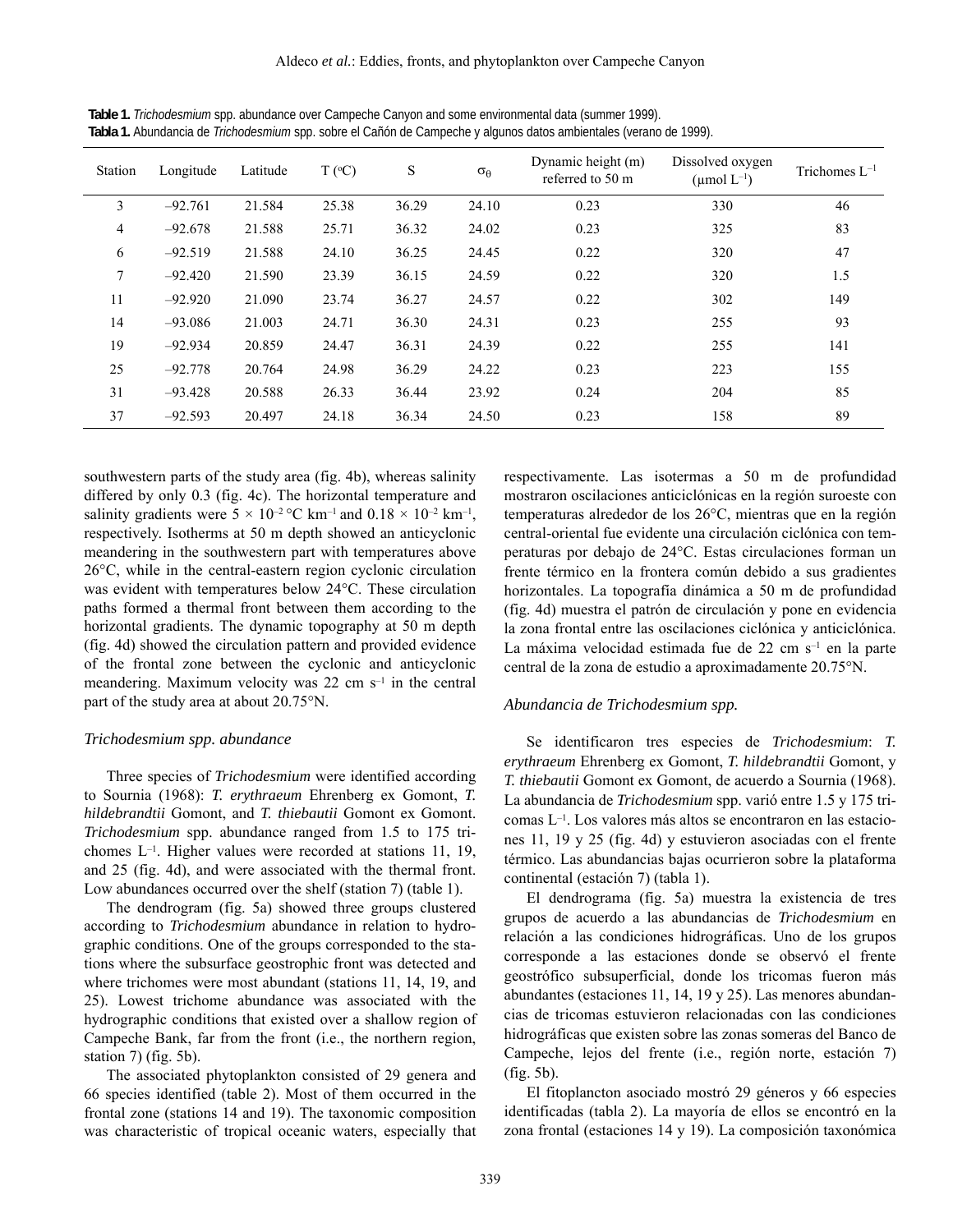

**Figure 5.** Results of the cluster analysis: (**a**) dendrogram with grouped oceanographic station numbers, and (**b**) different zones of similar hydrographic conditions and densities of *Trichodesmium* trichomes in the study area.

**Figura 5.** Resultados del análisis de conglomerados (*cluster*): (**a**) dendrograma con los grupos de acuerdo a los números de las estaciones oceanográficas y (**b**) diferentes zonas de estaciones similares entre sí de acuerdo a las condiciones hidrográficas y a las densidades de tricomas de *Trichodesmium* en la zona de estudio.

of dinoflagellates (Steidinger and Tangen 1997). The most frequent dinoflagellates were *Ceratium* (16 species), *Ornithocercus* (6 species), and *Dinophysis* and *Protoperidinium* (5 species each). Wood (1971) reported 47% of the species determined in this study for the Caribbean Sea.

es característica de aguas oceánicas tropicales, especialmente la de dinoflagelados (Steidinger y Tangen 1997). Los dinoflagelados más frecuentes fueron *Ceratium* (16 especies), *Ornithocercus* (6 especies), y *Dinophysis* y *Protoperidinium* (5 especies cada una). Wood (1971) reportó para el Mar Caribe 47% de las especies identificadas en este estudio.

# **Discusión**

El patrón de corrientes observado en el área de estudio pudo haber sido generado por al menos tres factores: (1) el rotacional negativo del esfuerzo del viento sobre el Golfo de México, el cual es anticiclónico en la parte noreste del golfo y ciclónico en la parte suroeste (Gutiérrez-de Velasco y Winant 1996); (2) la fricción de la corriente con el borde del talud continental que genera surgencias batistróficas (Hsueh y O'Brien 1971) y giros ciclónicos; y (3) el desprendimiento de los giros anticiclónicos de la Corriente de Lazo, los cuales migran hacia el oeste en el golfo (Vidal *et al*. 1994). Estudios efectuados con modelos de la interacción de los giros con el talud y/o las paredes verticales de las fronteras (Smith y O'Brien 1983, Shi y Nof 1993, Grimshaw *et al.* 1994, Nof 1999) muestran que los giros tienden a moverse hacia el norte por un efecto de imagen, hacia el sur debido a la advección inducida por el efecto β, y hacia el norte debido a la expulsión de masa hacia el sur desde el giro. Las características de las masas de agua en la zona de estudio son modificadas por la presencia de uno o más de estos procesos.

El anticiclón mexicano, como le llamaron Vázquez-de la Cerda *et al.* (2005) al giro previamente desprendido de la corriente de Lazo, algunas veces extiende sus meandros hacia el oeste del Banco de Campeche, y como lo establecen Nowlin y McLellan (1967), no se observa en la superficie. De acuerdo con las características de las masas de agua y de los patrones de circulación se cree que la capa de agua caliente isoterma que cubre esta agua cálida llega del Banco de Campeche.

Oey y Zhang (2004) mostraron la generación de corrientes y giros ciclónicos parásitos cuando un giro cálido choca con el talud continental, y la consecuente formación de un flujo subsuperficial intenso. Este fenómeno puede explicar la ocurrencia de la fuerte corriente y del frente observado entre la corriente ciclónica y el giro anticiclónico sobre el Cañón de Campeche y su influencia sobre la distribución de *Trichodesmium* spp.

Una de las principales aportaciones de esta investigación fue la observación de *Trichodesmium* spp. La cianobacteria diazotrófica *Trichodesmium* es un gran fitoplanctonte que es común en aguas oceánicas tropicales, y es el fijador de nitrógeno dominante a escalas regionales y globales (Westberry y Siegel 2006). *Trichodesmium* habita en aguas superficiales de mares tropicales oligotróficos, por lo que su distribución geográfica está gobernada por la distribución de las masas de agua superficiales. Sin embargo, también se le ha encontrado en aguas costeras y aguas eutróficas de mares tropicales (Capone *et al*. 1997).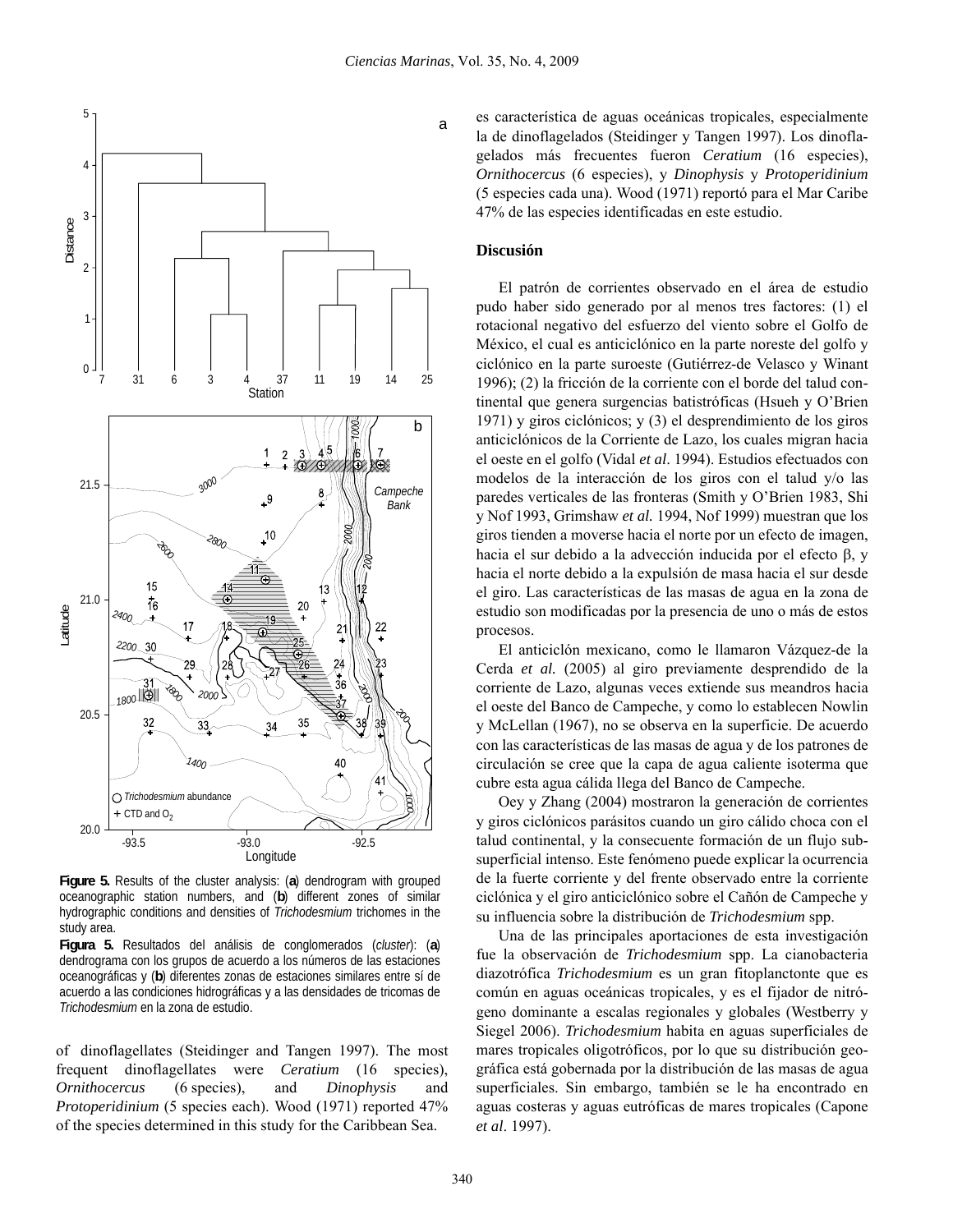| Diatoms                             | Dinoflagellates (cont.)      |  |  |
|-------------------------------------|------------------------------|--|--|
| Asteromphalus heptactis*            | Ceratium horridum            |  |  |
| Bacteriastrum hyalinum              | Ceratium macroceros          |  |  |
| Cerataulina pelagica*               | Ceratium pentagonum*         |  |  |
| Chaetoceros affinis*                | Ceratium teres*              |  |  |
| Chaetoceros atlanticus              | Ceratium trichoceros*        |  |  |
| Chaetoceros danicus                 | Ceratium vultur              |  |  |
| Chaetoceros messanensis             | Ceratocorys horrida*         |  |  |
| Coscinodiscus reniformis            | Dinophysis doryphora         |  |  |
| Cylindrotheca closterium            | Dinophysis hastata           |  |  |
| Dactyliosolen antarcticus           | Dinophysis hindmarchii       |  |  |
| Gossleriella tropica*               | Dinophysis rapa              |  |  |
| Guinardia cylindrus                 | Dinophysis shuetti           |  |  |
| Guinardia flaccida*                 | Gonyaulax kofoidii*          |  |  |
| Hemiaulus haucki*                   | Gonyaulax polygramma         |  |  |
| Hemiaulus sinensis*                 | Heterodinium blackmanii      |  |  |
| Planktoniella sol*                  | Lingulodinium polyedrum      |  |  |
| Pseudonitzschia pseudodelicatissima | Ornithocercus formosus       |  |  |
| Psudonitzschia pungens              | Ornithocercus heteroporus    |  |  |
| Pseudosolenia calcar-avis           | Ornithocercus magnificus*    |  |  |
| Thalassiosira leptopus              | Ornithocercus quadratus*     |  |  |
| Thalassiothrix frauenfeldii*        | Ornithocercus splendidus     |  |  |
| <b>Dinoflagellates</b>              | Ornithocercus thumii*        |  |  |
| Amphisolenia bidentata*             | Podolampas bipes*            |  |  |
| Blepharocysta splendor-maris*       | Podolampas elegans*          |  |  |
| Centrodinium eminens pulchrum       | Protoperidinium crassipes    |  |  |
| Ceratium arietinum*                 | Protoperidinium divergens*   |  |  |
| Ceratium candelabrum*               | Protoperidinium grande*      |  |  |
| Ceratium contortum                  | Protoperidinium oceanicum    |  |  |
| Ceratium declinatum                 | Protoperidinium sp.          |  |  |
| Ceratium euarcuatum                 | Pyrocystis lunula*           |  |  |
| Ceratium extensum $*$               | Pyrocystis sp.               |  |  |
| Ceratium falcatiforme*              | Cyanobacteria                |  |  |
| Ceratium fusus*                     | Trichodesmium erythaeum      |  |  |
| Ceratium gibberum*                  | Trichodesmium hildebrandtii* |  |  |
| Ceratium hexacanthum                | Trichodesmium thiebautii     |  |  |

**Table 2.** Phytoplankton taxonomic composition over Campeche Canyon (summer 1999). **Tabla 2.** Composición taxonómica del fitoplancton sobre el Cañón de Campeche (verano de 1999).

\* Species reported by Wood (1971) for the Caribbean Sea.

## **Discussion**

The current pattern observed in the area may have been generated by at least three factors: (1) the negative wind stress curl over the Gulf of Mexico, which is anticyclonic in the northeastern part of the gulf and cyclonic in the southwestern part (Gutiérrez-de Velasco and Winant 1996); (2) the friction of the current against the continental slope that generates bathystrophic upwelling (Hsueh and O'Brien 1971) and

En el Golfo de México varios estudios han documentado la presencia de *Trichodesmium* y su participación en la fijación de nitrógeno (e.g., Lenes *et al*. 2001, Hood *et al.* 2004, Walsh *et al*. 2006). Se han reportado florecimientos esporádicos de *T. erythraeum* desde 1950, los cuales pueden formar filamentos pardos floculentos sobre la superficie del mar. En años recientes las imágenes de satélite han permitido observar desde el espacio los florecimientos de *Trichodesmium* spp. (Westberry *et al.* 2005), que comúnmente se ha observado en el Golfo de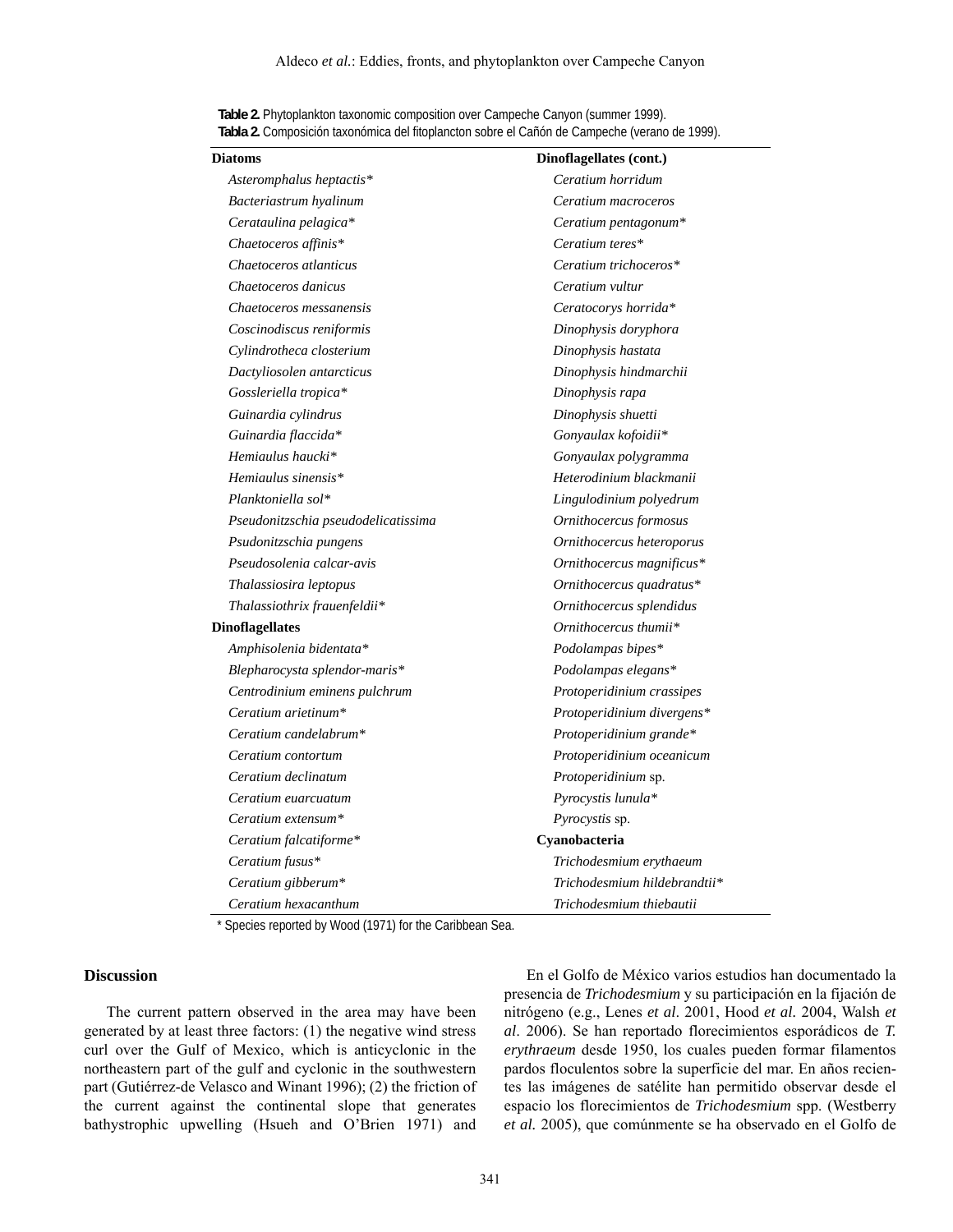cyclonic eddies; and (3) the detachment of anticyclonic eddies from the Loop Current, which migrate westward in the gulf (Vidal *et al*. 1994). Model studies of eddy-slope interaction and/or vertical-walled boundaries (Smith and O'Brien 1983, Shi and Nof 1993, Grimshaw *et al*. 1994, Nof 1999) show that eddies tend to move northward under the image effect, southward due to β-induced self-advection, and northward due to the southward expulsion of mass from the eddy. The characteristics of the water masses in the study area are modified by the presence of one or more of these processes.

The Mexican Anticyclone, as Vázquez-de la Cerda *et al*. (2005) called the old detached eddy from the Loop Current, sometimes extends its meandering towards the western Campeche Bank and, as indicated by Nowlin and McLellan (1967), it is not observed at the sea surface. According to the water mass characteristics and to the circulation pattern, the isothermal hot water that covers this warm water is assumed to arrive from Campeche Bank.

Oey and Zhang (2004) recorded the generation of parasitic cyclones and currents when a warm eddy impinges upon a continental slope and the formation of an intense subsurface flow. This phenomenon could explain the occurrence of the strong current and front observed between the cyclonic current and the anticyclonic eddy over Campeche Canyon and their influence on the distribution of *Trichodesmium* spp.

One of the main findings of this study was the observation of *Trichodesmium* spp. The diazotrophic cyanobacterium *Trichodesmium* is a large phytoplankton that is common in tropical open-ocean waters, and it is the dominant nitrogen fixer on regional and global scales (Westberry and Siegel 2006). *Trichodesmium* inhabits the surface water of tropical oligotrophic seas, so its geographical distribution is governed by the distribution of surface water masses; however, it has also been collected in coastal and eutrophic waters of tropical seas (Capone *et al*. 1997).

Many studies have documented the presence of *Trichodesmium* in the Gulf of Mexico and its participation in nitrogen fixation (e.g., Lenes *et al.* 2001, Hood *et a*l. 2004, Walsh *et al*. 2006). Sporadic blooms of *T. erythraeum* have been reported since 1950, and they can form yellowish flocculent windrows on the sea surface. In recent years, satellite data have allowed researchers to observe *Trichodesmium* spp. blooms from space (Westberry *et al.* 2005). *Trichodesmium* is commonly observed and highly variable in the Gulf of Mexico (Hood *et al*. 2004). In subtropical habitats it is abundant in oceanic stratified warm waters (Karl *et al.* 1995, Tyrrell *et al*. 2003), but it had not been reported for the Campeche Canyon region prior to our study.

The abundance of *Trichodesmium* trichomes observed in this study was relatively low compared with data from other regions, such as the South Atlantic Bight between South Carolina and Florida (Subramaniam *et al*. 2002), or on a global scale (Westberry and Siegel 2006). According to the filament concentration categories proposed by Carpenter (1983) for a global ocean  $(0.1, 1, 10, 100,$  and  $1000$  trichomes  $L^{-1}$ ), our

México y es muy variable (Hood *et al.* 2004). En ambientes subtropicales es abundante en aguas cálidas oceánicas estratificadas (Karl *et al.* 1995, Tyrrell *et al.* 2003), pero no ha sido reportado previamente para la región del Cañón de Campeche.

La abundancia de tricomas de *Trichodesmium* observada en este estudio fue relativamente baja comparada con datos de otras regiones como la zona comprendida entre Carolina del Sur y Florida (Subramaniam *et al.* 2002), o a escala global (Westberry y Siegel 2006). De acuerdo a las categorías de concentración de filamentos propuesta por Carpenter (1983) para un océano global (0.1, 1, 10, 100 y 1000 tricomas L–1), nuestros valores estuvieron en las 2a, 3a y 4a categorías, pero principalmente en la 3a. Karl *et al*. (1995) reportaron un promedio de 46 tricomas L–1 cerca de Hawaii, que es del mismo orden encontrado en este estudio.

Las cianobacterias *Trichodesmium* diazotróficas son un grupo funcional biogeoquímico con una distribución determinada principalmente por fenómenos físicos de mesoescala (Hood *et al*. 2006). Las corrientes, frentes y giros que forman la mesoescala oceánica, algunas veces referida como "clima interno del océano", son rasgos muy energéticos presentes en la circulación oceánica. Las señales biológicas se ven incrementadas en la vecindad de discontinuidades físicas como los frentes, tal y como se ha observado en este estudio con el frente térmico y la abundancia de *Trichodesmium* spp.

Nuestros resultados sugieren que la zona frontal detectada sobre el Cañón de Campeche puede promover la agregación de tricomas. De acuerdo con Mann y Lazier (1991), es de esperar que cualquier organismo con suficiente flotabilidad para resistir el hundimiento de agua se concentre en el frente. Franks (1992) demostró que el incremento de la biomasa planctónica en frentes puede resultar únicamente de procesos físicos en zonas de retención y acumulación.

Sobre el Cañón de Campeche, el CTSW ocupó la capa de mezcla de 35 m de profundidad. Esto sugiere que los tricomas de *Trichodesmium* estaban presentes en esta capa antes de su agregación en el frente. En la literatura la localización vertical de *Trichodesmium* se reporta dentro de la capa de mezcla, especialmente cuando la capa de mezcla es delgada (<50 m de profundidad), con gran intensidad de luz y baja concentración de nutrientes (Letelier y Karl 1998, Lenes *et al*. 2001, Hood *et al*. 2004). Carpenter *et al*. (2004) señalaron que los 50 m superficiales contenían 94% del total de *Trichodesmium.* De acuerdo con Villareal y Carpenter (1990), *Trichodesmium* puede ser capaz de controlar su flotabilidad cambiando el contenido de gas en sus vesículas, por lo que se hunde o flota realizando una migración vertical.

Walsh *et al.* (2006) señalaron que *Trichodesmium* es un fijador de nitrógeno tropical de origen caribeño. Nuestros datos sugieren que el agua tropical superficial del Caribe modificada, que se encuentra en la capa de mezcla, fue la fuente de *Trichodesmium* spp., incluyendo la comunidad de fitoplancton encontrada sobre la región del Cañón de Campeche. La circulación ciclónica y anticiclónica observada bajo la termoclina generó un frente térmico geostrófico subsuperficial, donde la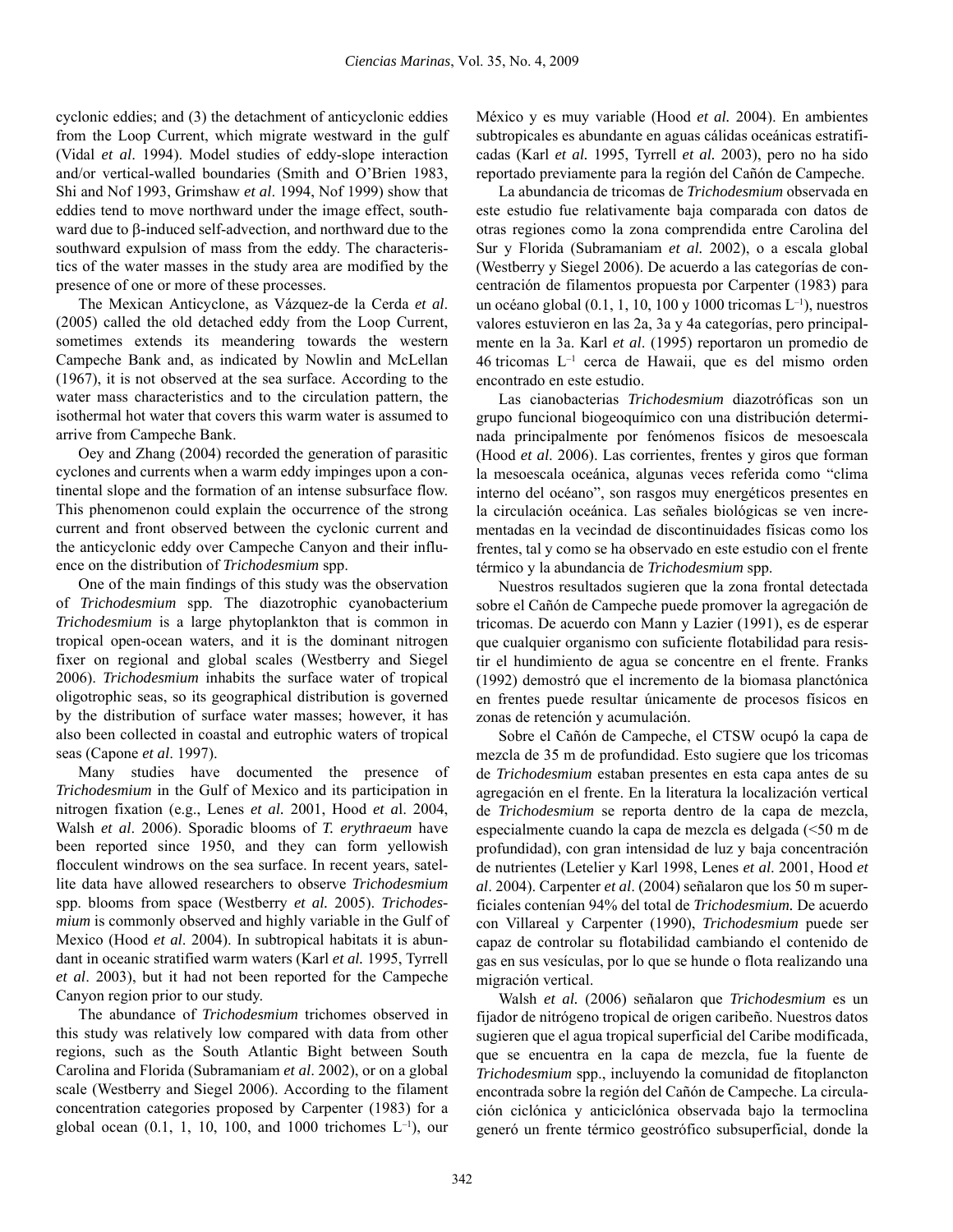values fell into the second, third, and fourth categories, but mostly into the third. Karl *et al.* (1995) reported an average of 46 trichomes  $L^{-1}$  near Hawaii, which coincides with this study.

*Trichodesmium* spp. form a functional biogeochemical group whose distribution is largely determined by mesoscale physical phenomena (Hood *et al.* 2006). The currents, fronts, and eddies that comprise the oceanic mesoscale, sometimes referred to as the "internal weather of the sea", are highly energetic and ubiquitous features of ocean circulation. Biological signals are enhanced in the vicinity of physical discontinuities, such as fronts, as was observed in this study for the thermal front and *Trichodesmium* spp. abundance.

Our results suggest that the frontal zone detected over Campeche Canyon may aid in the aggregation of trichomes. According to Mann and Lazier (1991), any organism buoyant enough to resist downwelling would be expected to aggregate at a front. Franks (1992) demonstrated that the enhanced biomass at fronts might result from purely physical processes in retention and accumulation zones.

Over Campeche Canyon, CTSW occupied the mixed layer (35 m depth). This suggests that *Trichodesmium* trichomes were present within this layer before they aggregated at the front. The vertical location of *Trichodesmium* is reported to be within the mixed layer, especially when the mixed layer is thin (<50 m depth), with high light intensities and low nutrient concentrations (Letelier and Karl 1998, Lenes *et al*. 2001, Hood *et al*. 2004). Carpenter *et al*. (2004) indicated that the upper 50 m contained 94% of the total *Trichodesmium* standing stock. According to Villareal and Carpenter (1990), *Trichodesmium* may be able to control its buoyancy by changing contents of the gas vesicles, thereby sinking or floating and performing a vertical migration.

Walsh *et al*. (2006) reported that *Trichodesmium* is a tropical nitrogen-fixing cyanobacterium of Caribbean origin. Based on our data, we suggest that modified CTSW in the mixed layer was the source of *Trichodesmium* spp., including the phytoplankton community found over Campeche Canyon. Cyclonic and anticyclonic circulation observed below the thermocline generated a subsurface geostrophic thermal front where the conspicuous presence, and highest concentrations, of *Trichodesmium* trichomes were registered.

The phytoplankton associated with *Trichodesmium* spp. was dominated by tropical oceanic species, mainly dinoflagellates and particularly *Ceratium* species. Taylor *et al*. (2008) indicated that dinoflagellates are the dominant protist group and show their greatest diversity in tropical oceanic regions, particularly long-horned members of *Ceratium*. All of the 16 species of *Ceratium* identified in this study had been reported previously for the southern Gulf of Mexico by Licea *et al.* (2004).

Further research is needed to better assess the impact of *Trichodesmium* abundance on primary productivity and on the nitrogen biogeochemical cycle of the southern Gulf of Mexico.

conspicua presencia de tricomas de *Trichodesmium* fue registrada con las más altas concentraciones.

El fitoplancton asociado a *Trichodesmium* spp. estuvo dominado por especies oceánicas tropicales, principalmente dinoflagelados y particularmente especies de *Ceratium.* Taylor *et al.* (2008) señalaron que los dinoflagelados son un grupo protista dominante y que muestra su mayor diversidad en regiones oceánicas tropicales, particularmente miembros de cuernos largos como el género *Ceratium.* Las 16 especies de *Ceratium* identificadas en este estudio han sido previamente reportadas por Licea *et al.* (2004) para el sur del Golfo de México.

Se requiere profundizar en la investigación para explorar mejor el impacto de las abundancias de *Trichodesmium* en la productividad primaria y en los ciclos biogeoquímicos del nitrógeno en el sur del Golfo de México.

### **Agradecimientos**

Este trabajo fue financiado por CONACYT (proyecto G27777-B), por la Universidad Nacional Autónoma de México (UNAM) y por la Universidad Autónoma Metropolitana-Xochimilco (UAM-X). Agradecemos al capitán y a la tripulación del B/O *Justo Sierra* su ayuda, y a J Castro por mejorar sustancialmente las figuras.

#### **Acknowledgements**

This study was funded by CONACYT (grant G27777-B), the National Autonomous University of Mexico (UNAM), and the Autonomous Metropolitan University at Xochimilco (UAM-X). We thank the captain and crew of the R/V *Justo Sierra* for their help, and J Castro for improving the figures.

### **References**

- Antoine JW, Bryant WR. 1968. Major transition zones of the Gulf of Mexico: DeSoto and Campeche Canyons. AAPG Bull. 52. Doi: 10.1306/5D25C505-16C1-11D7-8645000102C1865D.
- Capone DG, Zehr JP, Paerl HW, Bergman B, Carpenter EJ. 1997. *Trichodesmium*, a globally significant marine cyanobacterium. Science 276: 1221–1229.
- Carpenter EJ. 1983. Nitrogen fixation by marine *Oscillatoria (Trichodesmium)* in the world's ocean. In: Carpenter EJ, Capone DG (eds.), Nitrogen in the Marine Environment. Academic Press, New York, pp. 65–103.
- Carpenter EJ, Subramanian A, Capone DG. 2004. Biomass and primary productivity of the cyanobacterium *Trichodesmium* spp. in the tropical N Atlantic Ocean. Deep-Sea Res. I 51: 173–203.
- Clark KR, Gorley RN. 2006. PRIMER v6: User Manual/Tutorial. PRIMER-E, Plymouth, 256 pp.
- Creager JS. 1958. A canyon like feature in the Bay of Campeche. Deep-Sea Res. 5: 169–172.
- Escobar-Briones E, Estrada-Santillán EL, Legendre P. 2008. Macrofaunal density and biomass in the Campeche Canyon, southwestern Gulf of Mexico. Tropical Studies in Oceanography.